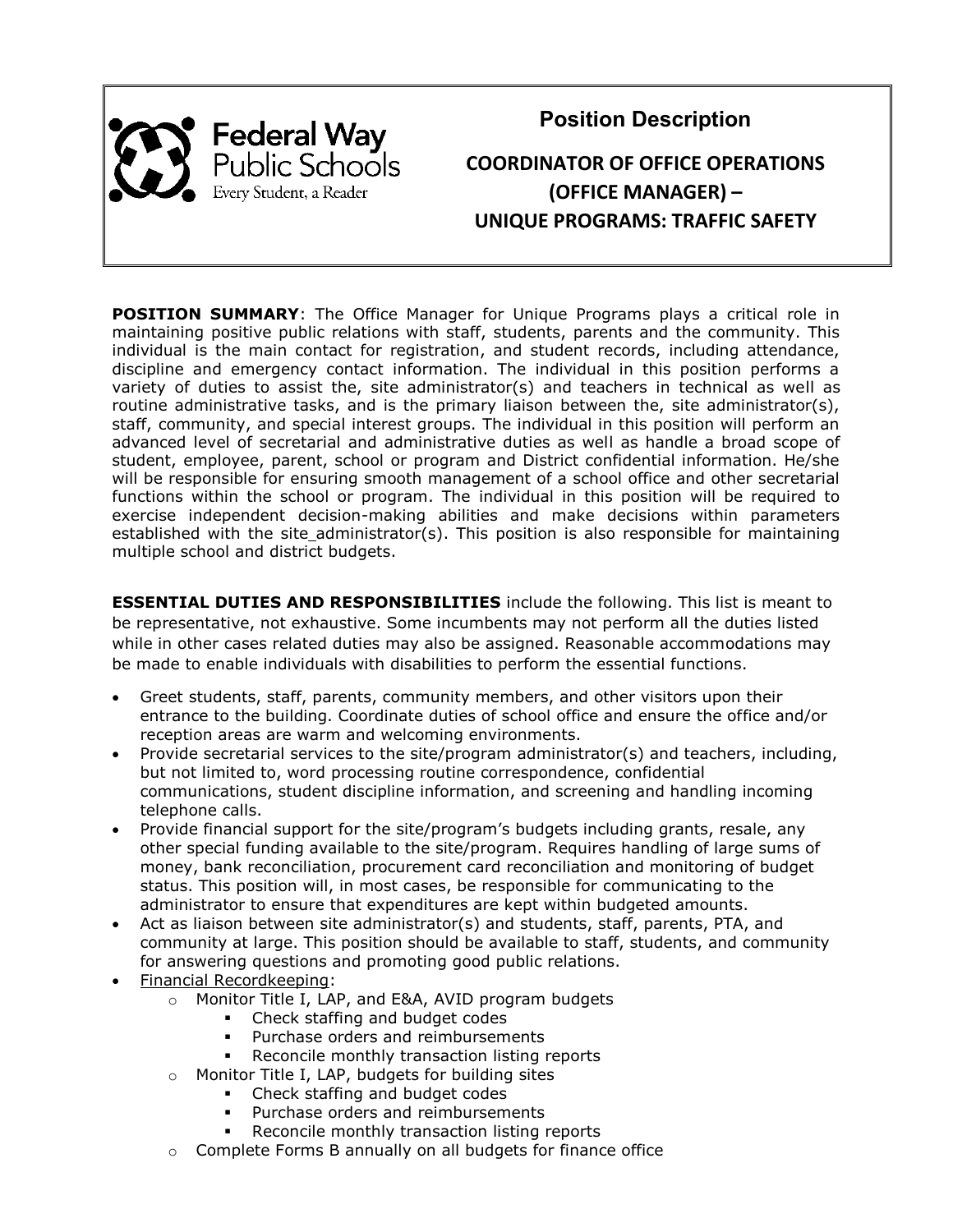#### JOB DESCRIPTION: OFFICE MANAGER – UNIQUE PROGRAMS

- Program/Administrative Support:
	- $\circ$  Monitor time and effort records for classified and certificated staff
	- o Order and distribute monthly Parent newsletter
	- o Coordinate annual PSESD parent conference
	- o Assist with private school requirements
	- o Assist with state and federal auditors
	- o Assist with year-end reports to OSPI
	- o Assist with annual iGrant application & revisions for Title & LAP
	- o Maintain asset inventory of items purposed for programs
	- o Coordinate program lending library books and videos
	- o Scribe at SAF Academies and other events as requested
	- o Coordinate program events: facilities, materials, and expenses
	- o Coordinate program staff travel: airfare, lodging, expenses
- McKinney-Vento Responsibilities:
	- $\circ$  Coordinate Transportation: Within district, district-to-district, HopeLink, mileage in lieu, bus tickets
	- $\circ$  Communication with McKinney eligible students, families, quardians, social workers
	- o Monitor broker contract with HopeLink
	- o Coordinate payment of invoices to providers and districts
	- $\circ$  Complete data collection and reports as needed for Puget Sound demonstration project
	- $\circ$  Maintain monthly contact with schools and complete monthly report containing:
		- Number/names of eligible students enrolled
		- **•** Primary night time residence
		- **Educational and school support services provided**
		- Academic Achievement
	- o Provide for comparable Title I services to eligible students
		- Books, fees, supplies, equipment
		- Education-related support service: tutorials, summer school, extended day

### **OTHER RESPONSIBLITIES:**

- Order and maintain supplies for site.
- Prepare posting and hiring paperwork for staff. This includes preparation, tracking and adjustments of human resource and/or payroll records.
- Coordinate and prepare appropriate communications such as reader board updates, automated call outs, newsletters, e-mails, calls to newspapers, flyers, surveys, digital flyer software, etc. to students, staff and community.
- Coordinate inventory of district equipment, textbooks, software, program supplies, etc. (if applicable).
- Provide conference registration and/or travel arrangements for administrators and staff.

# **REQUIRED QUALIFICATIONS:**

### **Education and Experience**

High school diploma or equivalent Three (3) years of increasingly responsible secretarial or administrative assistant experience

## **ADDITIONAL REQUIREMENTS:**

Positive evaluations

Proficient knowledge of the District's current integrated accounting system, with willingness and the ability to gain additional knowledge

Proficient knowledge of the District's current student information software and willingness and ability to gain a higher level of proficiency with this software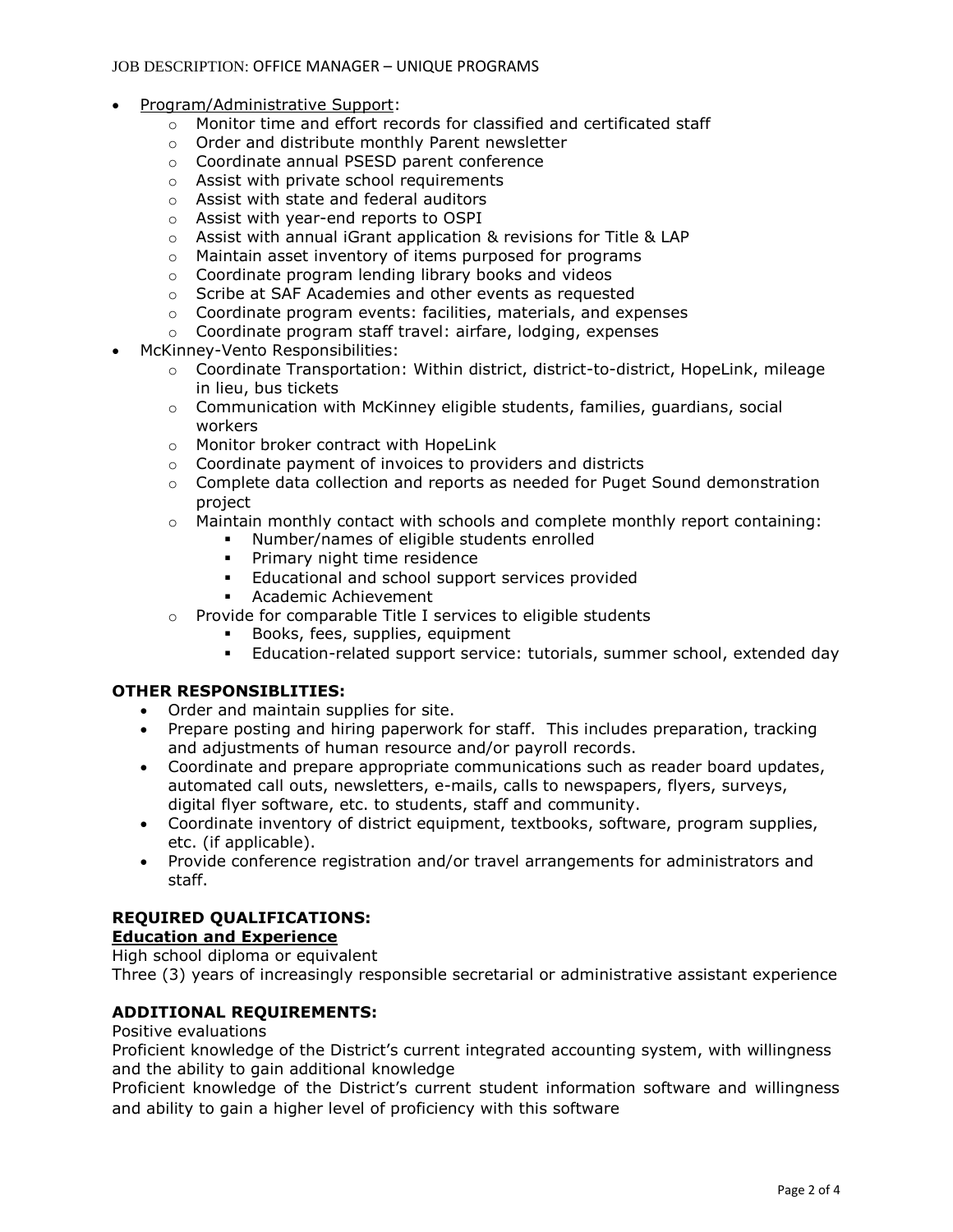### **CONDITION OF EMPLOYMENT:**

Criminal background clearance Work scheduled hours on a consistent basis Valid Washington State Driver's License

#### **KNOWLEDGE OF:**

School board policies and procedures Microsoft Word and Excel Microsoft Publisher software Database Management

#### **ABILITY TO:**

Organize and perform job responsibilities efficiently and independently without close supervision and able to pay strict attention to detail

Demonstrate proficiency using an e-mail system

Demonstrate basic knowledge of technology and willingness and ability to increase knowledge to proficiency

Speak, read and follow written or verbal communications; able to proofread Exhibit proper telephone etiquette

Practice effective safety and security within individual work routines

Remain flexible; able to cope with frequent interruptions as part of a daily routine, to multitask and shift priorities to meet required deadlines

Develop and maintain positive customer relations with staff students, parents, and the public in a multicultural and multiracial community.

Cope with and assist angry or distraught students, parents, and other community members Work collaboratively with District staff and promote teamwork with co-workers

Practice ethical and professional standards of conduct including the requirements of confidentiality

Abide by Federal Way Public Schools' Policies and Procedures

Perform the essential functions of the job with or without reasonable accommodations

**PHYSICAL DEMANDS:** The physical demands described here are representative of those that must be met by an employee to successfully perform the essential functions of this job. Reasonable accommodations may be made to enable individuals with disabilities to perform the essential functions.

While performing the duties of this job, the employee will regularly stand and walk, bend neck and back, use hands for repetitive grasping and pushing/pulling. The employee will constantly be required to sit for extended periods of time and use a computer screen and keyboard. The employee may occasionally be required to squat, kneel, and use hands for fine manipulation, climb stairs/ladder, lift and reach overhead, and lift/carry. The employee must constantly lift/carry up to 5 pounds and must frequently lift /carry up to 10 pounds. The employee will occasionally lift/carry a maximum of 20 lbs. The employee is occasionally required to push/pull a maximum weight of 100 pounds.

**WORK ENVIRONMENT:** The work environment characteristics described here are representative of those an employee encounters while performing the essential functions of this job. Reasonable accommodations may be made to enable individuals with disabilities to perform the essential functions.

While performing the duties of this job, the employee regularly works in indoor conditions and regularly works near video display. The noise level in the work environment is usually moderate. The position constantly deals with frequent interruptions, demanding deadlines, and occasionally deals with angry and distraught employees and community members.

#### **WORK SCHEDULE**

This position typically works, 8 hours per day, Monday through Friday, 10.5 or 11 months